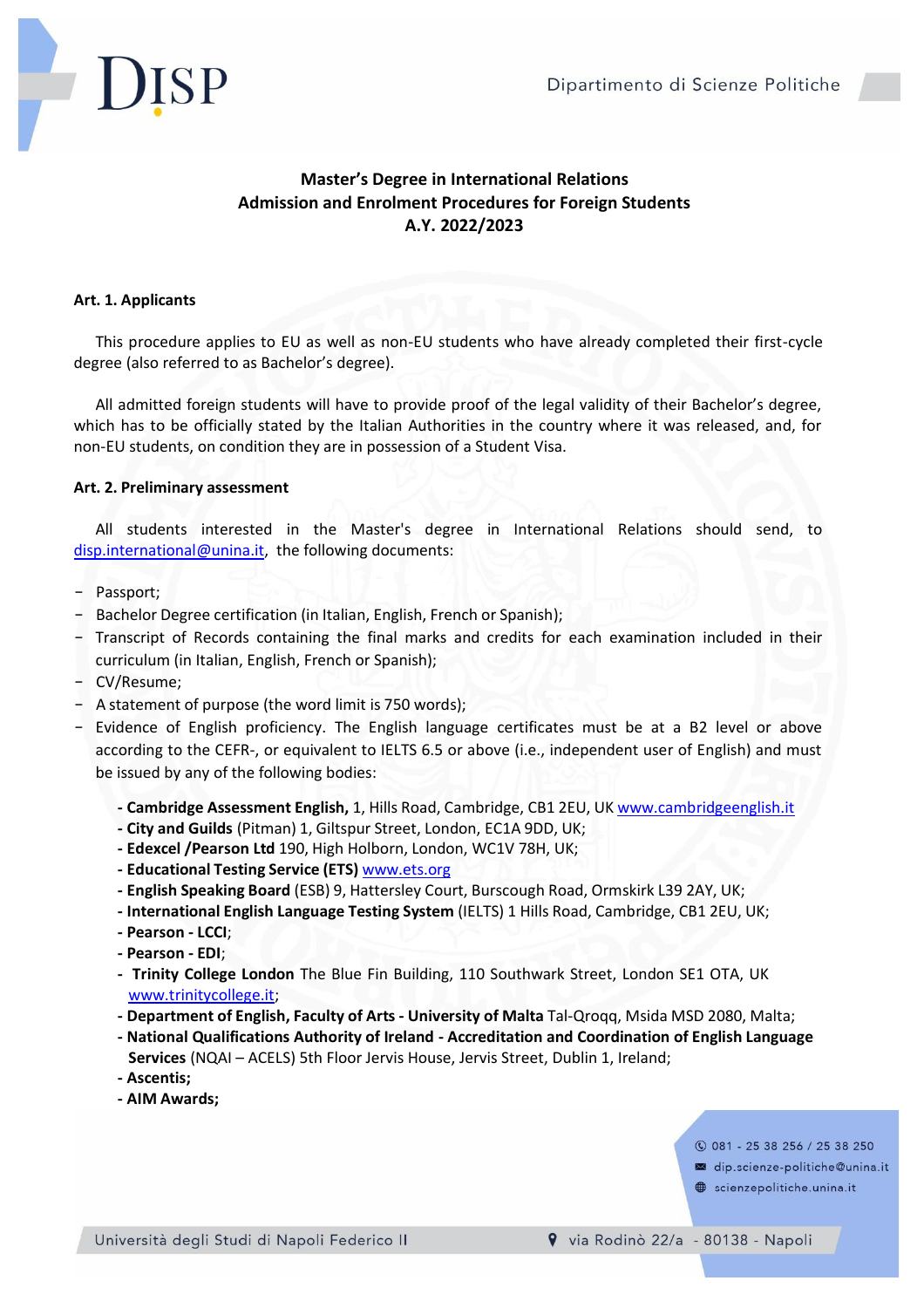

- **- Learning Resource Network (LRN)** <http://www.lrnglobal.org/>
- **- British Institutes**;
- **- Gatehouse Awards Ltd** <http://www.gatehouseawards.org/>
- **- TOEFL** [https://ww](http://www.ets.org/toefl%3B)w.ets[.org/toefl;](http://www.ets.org/toefl%3B)

If the medium of instruction in the first degree programme was English, applicants don't need to send an English language certificate.

Applications will be evaluated by a preliminary academic review board, in order to check whether applicants have the necessary academic knowledge and skills to successfully complete the Master's programme in International Relations.

| <b>Application sent within</b> | <b>Outcome within</b>      |
|--------------------------------|----------------------------|
| 31 <sup>st</sup> March 2022    | 30th April 2022            |
| 30th April 2022                | 31st May 2022              |
| 31st May 2022                  | 30th June 2022             |
| 15 <sup>th</sup> June 2022     | 30 <sup>st</sup> June 2022 |

Students will apply and get feedback about their admission according to the following calendar:

# **Art. 3. Pre-enrolment of Non-EU students**

Non-EU students interested in the Master's degree in International Relations are required to fill the "pre-enrolment application" on the website UNIVERSITALY (https://www.universitaly.it).

Documents to upload in the Universitaly application are:

- Passport;
- Transcript of Records (ToR) with a detailed description of the courses attended and the exams passed to obtain the final degree;
- Final degree certificate;
- Detailed description of the course programs taken;
- Additional qualifications (language certificates, motivation letter, letter of recommendation...)
- Pre-acceptance letter if the candidate has already obtained it from the Coordinator of the Course.

In case of a positive outcome of the preliminary assessment, they will have to get in touch with the competent Italian Consulate/Embassy in their Country for the administrative process required to obtain the entry visa and to validate their degree in Italy.

**C** 081 - 25 38 256 / 25 38 250

- dip.scienze-politiche@unina.it
- scienzepolitiche.unina.it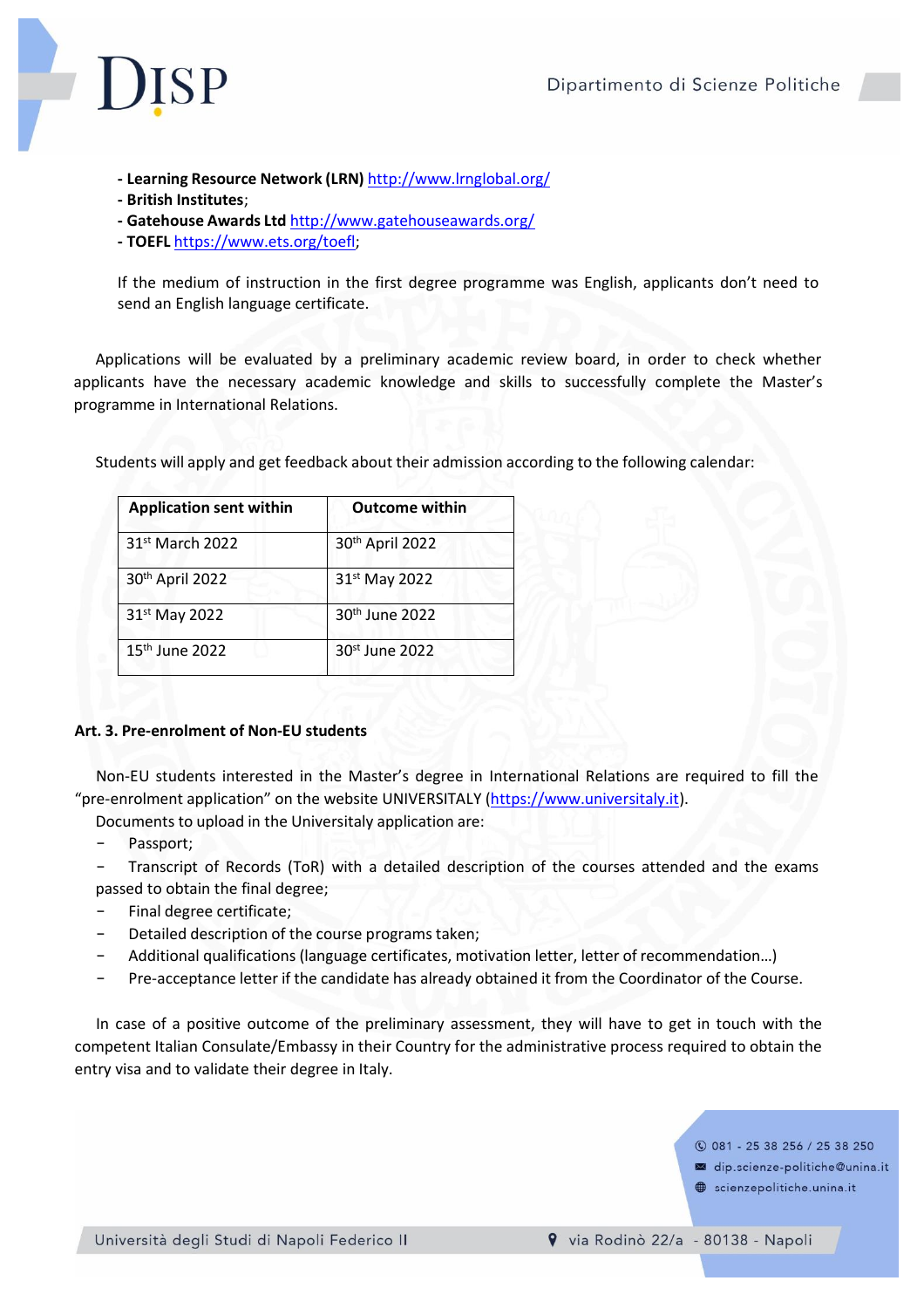The pre-enrolment procedure does not guarantee any right to obtain a visa for study purposes and it does not imply any right to the subsequent enrolment, which will only be finalised once all the consigned academic qualifications have been evaluated and the relative administrative steps have been finalised.

# **Art. 4. Admission documents**

Those who will have successfully passed the preliminary assessment, will have to apply for the admission to the Master's degree by delivering personally to the Master's degree Register's Office the following documents:

- **Bachelor degree**, issued by a competent office, translated into Italian (only if not issued by the University directly in English or French);

- **Bachelor degree Transcript of Records**, issued by a competent office, containing the list of the exams and their grades. If the degree certificate is not written in English or French, applicants must attach to the submitted documentation an official translation of the degree certificate in Italian, together with a legal declaration of local value by the Italian Consulate or Embassy in the country where the degree was obtained. EU applicants can enclose their Diploma Supplement issued in English;

- **Declaration of Value (DoV) or a CIMEA Statement of Comparability.** This document attests the validity of a foreign qualification and its correspondence to a qualification in Italy. The Declaration of Value is issued by the Italian Diplomatic Representative in the country where the degree was obtained. The CIMEA Statement of Comparability is a statement released by **the Italian ENIC-NARIC centre (CIMEA**  [http://www.cimea.it/en/services/statements-of-comparability/attestati-di-comparabilita-e-di-verifica-dei](http://www.cimea.it/en/services/statements-of-comparability/attestati-di-comparabilita-e-di-verifica-dei-)titoli-diplome.aspx). EU applicants can provide their Diploma Supplement issued in English;

- Detailed **descriptions** of the contents of each attended course and passed exam, made on University-headed paper, officially translated into Italian (only if not issued by University directly in English or French);

- Passport scan;
- stamp of €16,00 (to provide on arrival).

### **Art. 5. Application documents**

Once the applicant has been formally admitted to the Master's degree course, he/she will have to submit to the Register's Office the following documentation:

application form issued by the Registration Office and also available on the website [https://ww](http://www.unina.it/documents/11958/6412470/08_msg21.pdf%3B)w.un[ina.it/documents/11958/6412470/08\\_msg21.pdf;](http://www.unina.it/documents/11958/6412470/08_msg21.pdf%3B)

**C** 081 - 25 38 256 / 25 38 250

dip.scienze-politiche@unina.it

scienzepolitiche.unina.it